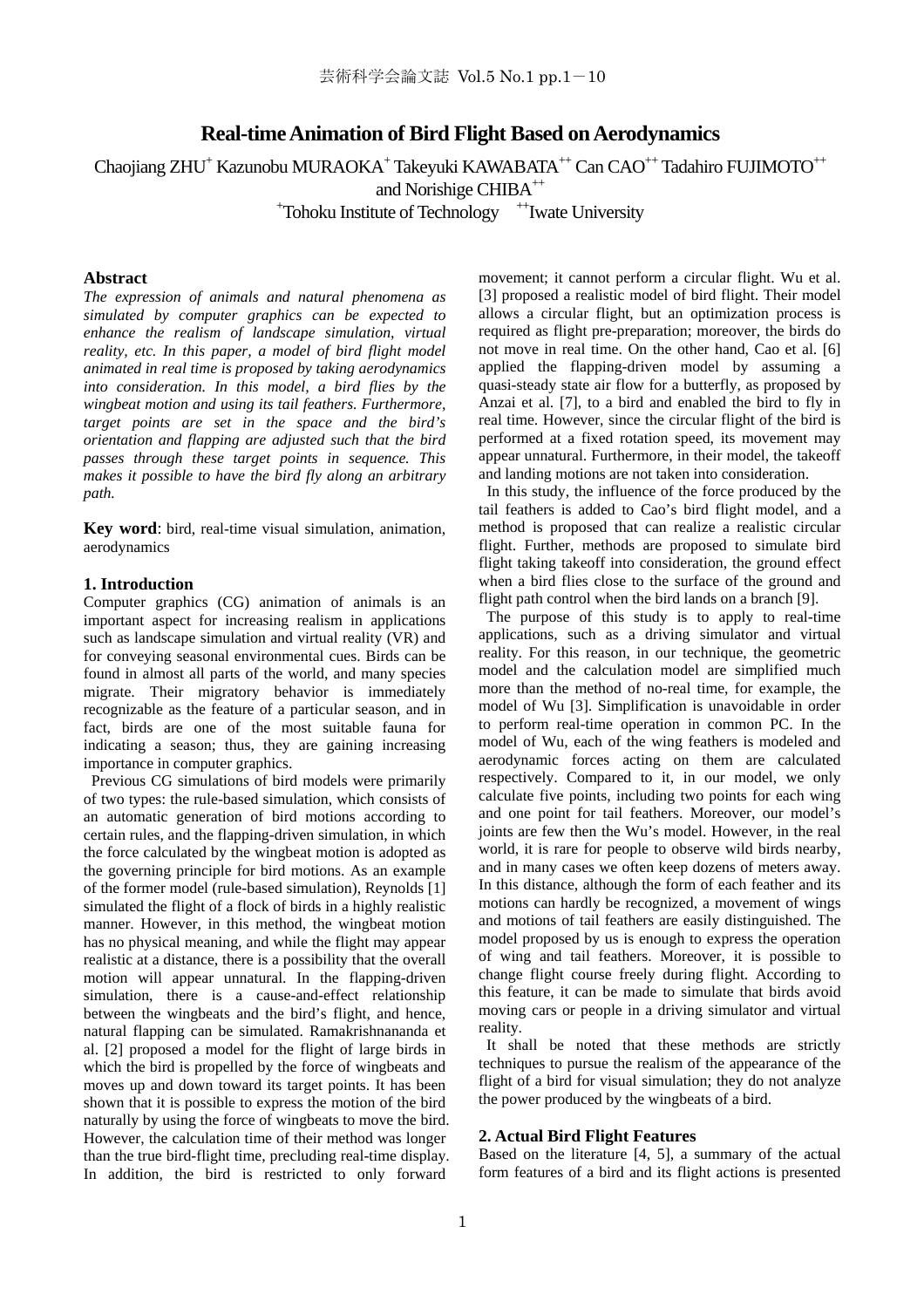below.

#### **2.1 Form Features of Bird**

A bird's wing is similar to the human arm in that it consists of three parts: the upper arm, forearm, and hand, along with three joints: the shoulder, elbow, and wrist. The feathers that cover the wing are categorized as coverts, primary flight feathers, and secondary flight feathers (see Fig. 1).

## **2.2 Flight Motion of Bird**

There are three fundamental motions of the wing movement: flapping, feathering, and lead-lag motions. The flapping motion comprises the upward and downward movements of the entire wing around the shoulder. The feathering motion comprises the upward and downward movements of the flight feathers with the leading edge of the wing as the rotation axis. The lead-lag motion comprises the forward and backward movements of the wing tip (see Fig. 2).

 The tail feathers are instrumental in stabilizing the flight, changing the direction of the forward movement, compensating for the lift force, and acting as a brake when the bird lands. As shown in Fig. 3(a), when a bird rotates, the tail feathers are twisted either to the right or left. Moreover, in order to compensate for the lift force, the tail feathers are adjusted by bending them upward or downward during a rise (see Fig. 3(b)). Moreover, the force produced by the tail feathers is altered by adjusting the opening-and-closing angle and changing the area of the tail feathers (see Fig.  $3(c)$ ). The tail feathers open when a bird flies toward the right or left or when a lift force is required, and they close during cruising flight so that the drag force is reduced.



**Fig. 1** Structure of bird wings

### **3. Foundation of Bird Flight Model**

Cao's bird flight model is described briefly in this section.

## **3.1 Bird Model for Wingbeat Calculation**

In order to calculate the wingbeat force, a bird is assumed to be flying in a quasi-steady state air flow and is modeled as shown in Fig. 4. In this model, the wing is represented by an arm and hand that rotate around the shoulder and wrist. Further, the wings perform flapping, feathering, and lead-lag motions [8].

# **3.2 Wingbeat Movement**

In order to realize the three types of wingbeat movement (flapping, feathering, and lead-lag), an angle function was

formulated for every motion. Furthermore, since there is a phase difference between the arm and hand in the flapping and feathering motions (see Fig. 5), individual angle functions were formulated for the arm and hand. The angle function of the arm was defined on the basis of the body while the angle function of the hand was defined on the basis of the arm (see Fig. 6).

# **3.3 Method to Calculate Wingbeat Force**

When a fixed wing is placed in an air flow expressed by the vector  $v_r$ , a lift force L and drag force D act on that wing. The force acting on the wing is determined as the resultant of these forces (see Fig. 7). L and D are expressed by the following formulae:

$$
L = \frac{1}{2} \cdot \rho \cdot v_r^2 \cdot S \cdot C_l(\alpha) \tag{1}
$$

 $\frac{1}{2} \cdot \rho \cdot v_r^2 \cdot S \cdot C_d(\alpha)$  (2)  $D = \frac{1}{2} \cdot \rho \cdot v_r^2 \cdot S \cdot C_d \left( \alpha \right)$ 

where

 $\rho$ : density of air (g/cm<sup>3</sup>),

 $S:$  wing area (cm<sup>2</sup>),

 $\alpha$ : attack angle of wing elevation (deg),

*v<sub>r</sub>*: velocity of the air flow relative to the wing  $|\nu_r|$ ,

- $C_l$ : lift coefficient expressed as a function of  $\alpha$ ,
- $C_d$ : drag coefficient expressed as a function of  $\alpha$ .







(b) Feathering



(c) Lead-lag

**Fig. 2** Action of bird wings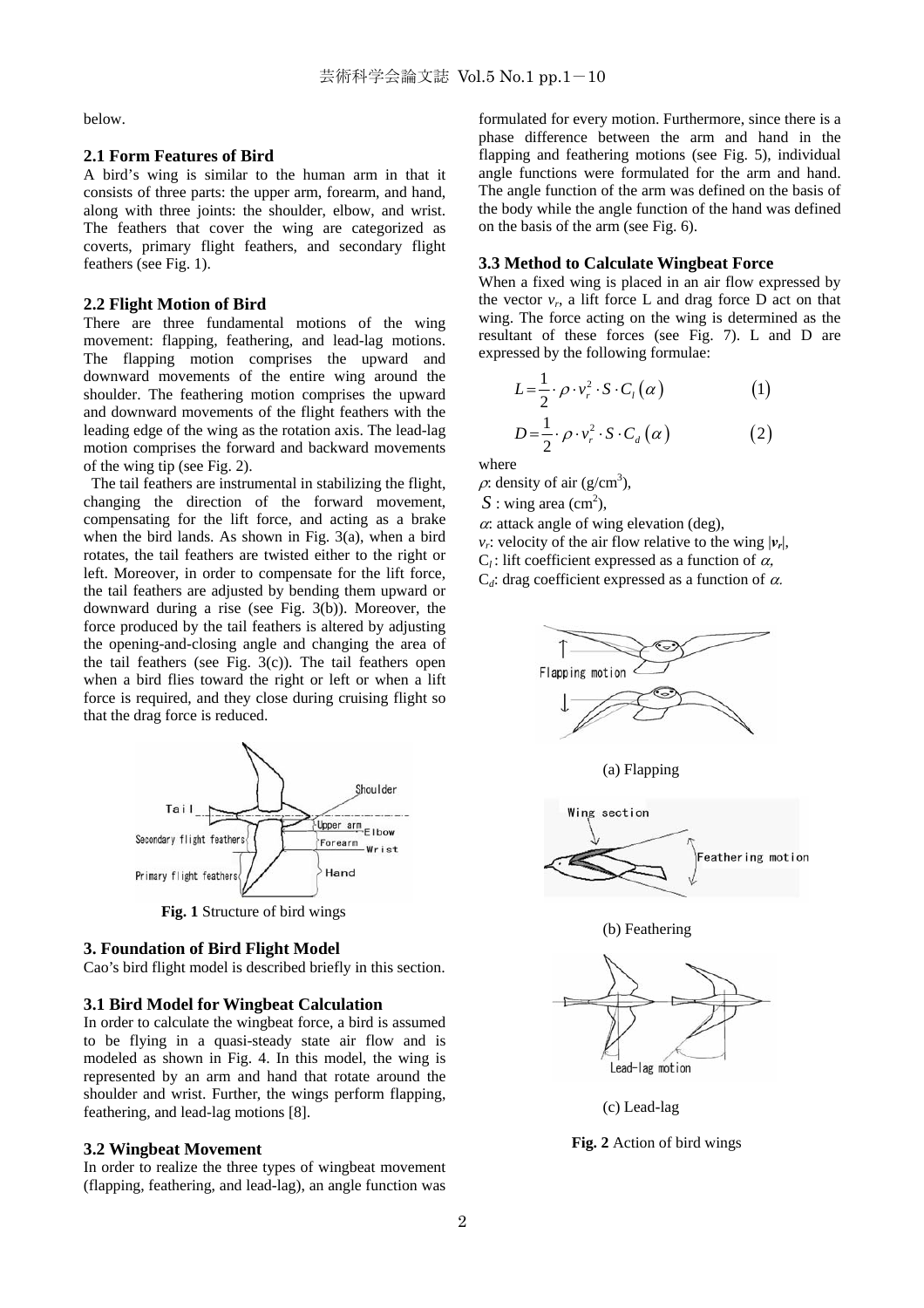

(a) Right/left twisting of tail feathers



(b) Up/down bending of tail feathers



(c) Opening-and-closing angle of tail feathers **Fig. 3** Action of bird tail feathers



**Fig. 4** Bird model

The attack angle of wing elevation  $\alpha$  is the angle between the vector  $v_r$  and tangent to the wing. The functions shown in Fig. 8 are used to calculate  $C_l$  and  $C_d$ .

Further, the force acting on the entire wing must be calculated as the integral of the force at each point from the shoulder to the wing tip. In order to reduce the number of calculations required, two points P<sub>arm</sub> and P<sub>hand</sub> are assumed along the wing, one on the arm and the other on the hand. Parm, at which the average force on the arm is obtained, and Phand, at which the average force on the hand is obtained, are used as point forces to calculate velocity vectors and the flapping force (see Fig. 9).



**Fig. 5** Phase difference between arm and hand

# **3.4 Method of Controlling Movement with Target Points**

The method of controlling the flight path involves placing

arbitrary target points along the flight path and adjusting the left/right and up/down circling motions with respect to the direction of forward motion and bird's height such that the bird passes through the target points in sequence. The control points are considered to be spheres with finite radii, and a bird is considered to pass through a target point when it enters the sphere.



(a) Angle function of flapping motion



(b) Angle function of feathering motion

Vertical axis: Movement angle [deg], Horizontal axis: Phase [rad]

# **Fig. 6** Angle function of wingbeat



**Fig. 7** Force acting on the wing



 **Fig. 8** C*<sup>l</sup>* and C*d* functions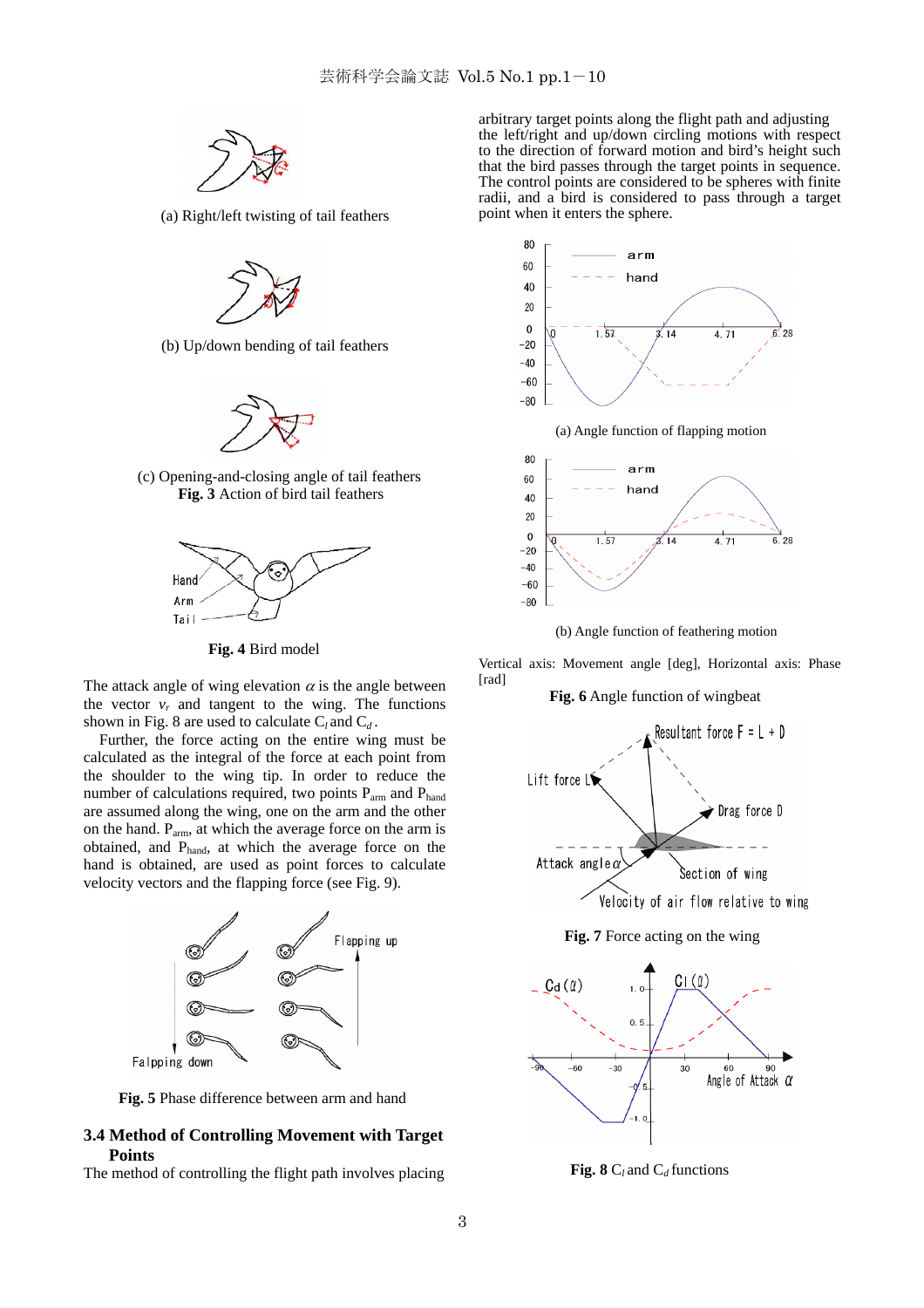

**Fig. 9** Approximation with points P<sub>arm</sub> and P<sub>hand</sub>

The bird's local coordinate system and rotational movement are shown in Fig. 10. Three types of rotational movement are defined: rolling (the x-axis is the axis of rotation), yawing (the y-axis is the axis of rotation), and pitching (the z-axis is the axis of rotation). In the circling motion, the left/right rotation (rotation around the y-axis) and up/down rotation (rotation around the z-axis) are performed at the same time around the bird's center of gravity such that the angle between the horizontal component of the direction vector that expresses the direction of the bird's head and the horizontal component of the vector from the bird to the target point becomes zero. Further, in order to avoid the skid that accompanies rotation, a banking motion is simultaneously carried out along with the rotational movement (see Fig. 11). The rotation velocity ω is calculated by the following formula.  $\omega = -\text{sgn}(\phi)R$  (3)

$$
\omega = \text{sgn}(\varphi)
$$

where

*R*: standard rotation velocity, φ:angle shown in Fig.11,

sgn:  $+1$  while  $\phi > 0$ , 0 while  $\phi = 0$ ,  $-1$  while  $\phi < 0$ .

The height is adjusted by controlling the flapping angle, feathering angle, and frequency.



**Fig. 10** Bird's local coordinate system and rotation

When the altitude of a bird is lower than a target point, it is adjusted by increasing wingbeat frequency and amplitude, and when it is higher than a target point, reducing wingbeat frequency and amplitude will be done. The wingbeat frequency is adjusted by the following formula.

$$
f(t+\Delta t) = \begin{cases} f_{\text{max}} & f_{\text{max}} < f(t) \\ f(t) + \text{sgn}(y_p - y_i)K_f\Delta t & f_{\text{min}} \le f(t) \le f_{\text{max}} \\ f_{\text{min}} & f(t) < f_{\text{min}} \end{cases}
$$
(4)

where  $f_{\text{max}}$  and  $f_{\text{min}}$  are maximum frequency and minimum frequency.  $K_f$  is the amount of frequency displacement in one second,  $y_p$  and  $y_i$  are y coordination values of the

target point and the bird respectively. Wingbeat amplitude is adjusted by the following formula.

$$
amp(t + \Delta t) = \begin{cases} amp_{\text{max}} & amp_{\text{max}} & \text{amp}(t) \\ amp(t) + \text{sgn}(y_p - y_i)K_a \Delta t & amp_{\text{min}} \le amp(t) \le amp_{\text{max}} \\ amp_{\text{min}} & \text{amp}(t) < amp_{\text{min}} \end{cases}
$$

where *amp*<sub>max</sub> and *amp*<sub>min</sub> are the maximum amplitude and minimum amplitude.  $K_a$  is the amount of amplitude displacement in one second,  $y_p$  and  $y_i$  are y coordination values of the target point and the bird respectively.

 $(5)$ 



(c) Banking movement

**Fig. 11** Controlling the direction of a bird at a target point

# **3.5 Equation of motion for a bird**

The equation of motion for a bird is expressed as follows.

 $f(t) = m \cdot a(t)$  (6)

where,

*f*(t) and *a*(t) are vector force and vector acceleration acting on the bird at time *t*, *m* is the mass of the bird. The position  $p(t)$  and velocity  $v(t)$  are calculated by using the following finite difference equation derived by the Euler method.

$$
v(t + \Delta t) = v(t) + a(t) \cdot \Delta t \tag{7}
$$
  

$$
p(t + \Delta t) = p(t) + v(t) \cdot \Delta t \tag{8}
$$

#### **4. Extension of Bird Flight Model**

The extension method of the bird flight model is described in this section.

#### **4.1 Controlling Direction of Bird by Tail Feathers**

As explained in section 2, the tail feathers are important for changing the advance direction and compensating for the climbing force. In this method, three flexible motions, namely, the twist to the left/right direction, bending in the up/down direction, and the opening-and-closing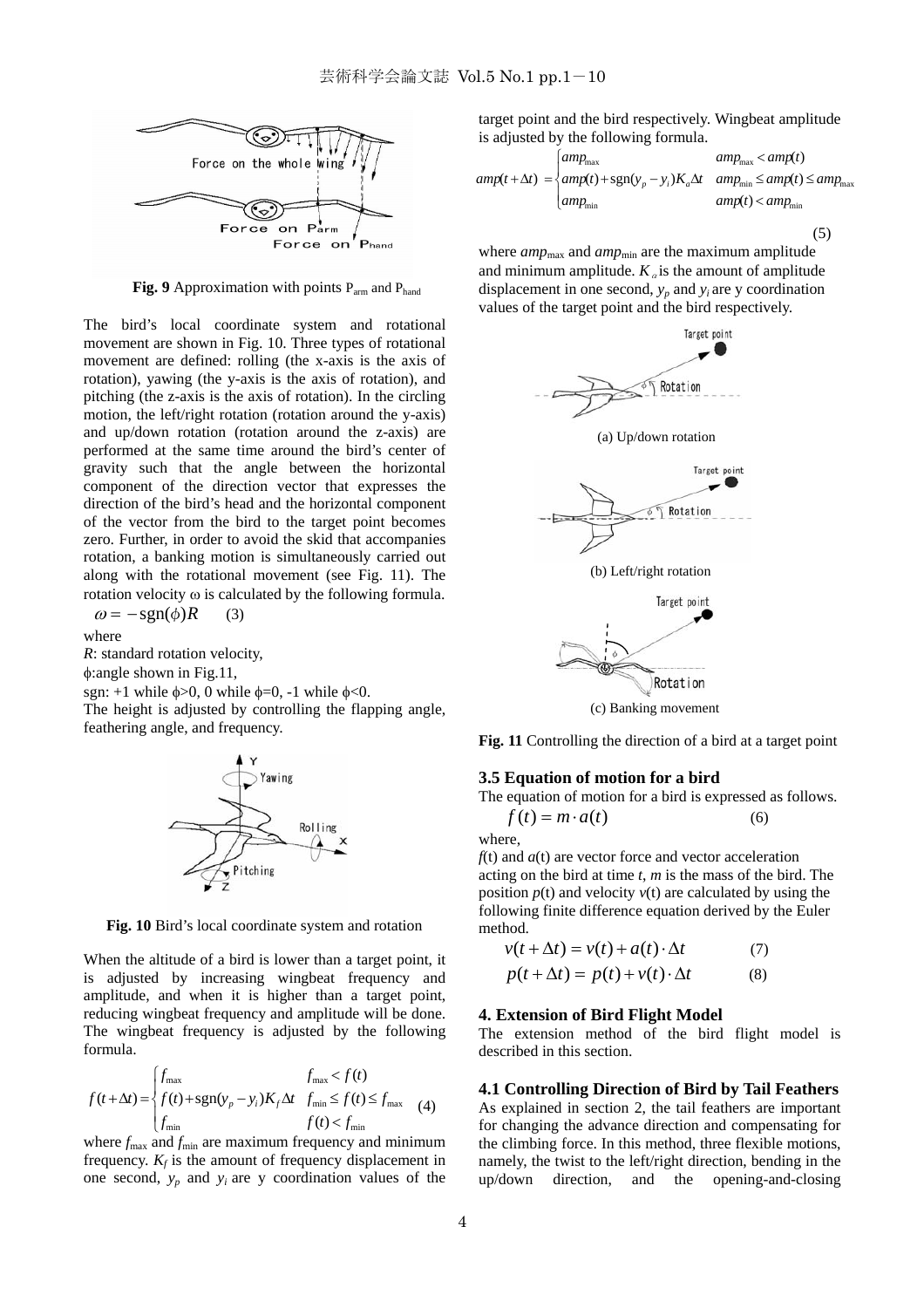angle(See Fig.3) are pertinent to the tail feathers, and the direction and the amount of the force acting on the tail feathers are controlled by these three motions. When a target point is above the altitude of a bird, tail feathers are bent upward, and when a target point is under the bird, tail feathers are bent downward. The bent angle is set to ϕbend. Moreover, when a target point is in the right-hand side of a bird, the tail feathers is twisted to the left, and the motion of twisting to right is done when a target point is in left-hand side. The rotation angle is set to  $\varphi_{\text{rot}}$  (see Fig.12).



**Fig.12** Control of tail feathers

 The tail is approximated to a fan-like form and its area St is calculated from the opening-and-closing angle ϕ.

$$
St = \frac{\pi \, lr^2 \varphi}{360} \tag{9}
$$

where,

*lr*: length of tail feathers.

ϕ is calculated by the following formula.

 $\varphi = Ct | \max(\varphi_{\text{bend}}, \varphi_{\text{rot}}) | + \varphi_{\text{min}}$  (10)

where,  $Ct$  is a constant,  $\varphi_{\min}$  is a minimum angle. The force  $(F_t)$  acting on the tail feathers is calculated to be the same as that acting on the wings.

The manner in which the force  $F_t$  acting on the tail feathers should be used in order to control the bird flight direction is explained as follows. First, the body of the bird is approximated by a rectangular parallelepiped, and the length of the edges of this parallelepiped are set to a, b, and c (see Fig.13). Next, by assuming the rectangular parallelepiped to be a rigid body with a uniform density, the rotational movement equation about  $F_t(t)$  is solved. This equation is expressed by the following formula.

$$
I\!\boldsymbol{\beta}(t) = \boldsymbol{r} \times \boldsymbol{F}_t(t) \tag{11}
$$

where

*I*: inertia moment,

 $\beta$  (t): angular acceleration,

*r*: length between the rotation center and point of action,

×: outer product of vector,

 $F_t(t)$ : force vector at the point of action.

Additionally, the inertia moment *I*, acting on the center of gravity of the rectangular parallelepiped is expressed as follows:

$$
I_x = m \frac{b^2 + c^2}{12}, I_y = m \frac{c^2 + a^2}{12}, I_z = m \frac{a^2 + b^2}{12}
$$
 (12)

where

*m*: mass of the bird,

 $I_x$ ,  $I_y$ ,  $I_z$ : inertia moment of the circumference of each axis of the rectangular parallelepiped.

 By using formulae 11 and 12, we calculate the angular acceleration on the rotation of the circumference of each axis of a bird. By using formulae 13 and 14 derived using the Euler method, the angular velocity  $\omega(t)$  and rotation angle  $\theta$  (*t*) are calculated as follows.

$$
\boldsymbol{\omega}(t + \Delta t) = \boldsymbol{\omega}(t) + \boldsymbol{\beta}(t) \cdot \Delta t \qquad (13)
$$

$$
\boldsymbol{\theta}(t + \Delta t) = \boldsymbol{\theta}(t) + \boldsymbol{\omega}(t) \cdot \Delta t \tag{14}
$$

Here,  $\beta(t)$ ,  $\omega(t)$ , and  $\theta(t)$  are expressed as vectors, their directions are expressed in the vector directions, and their magnitudes are expressed by the angular acceleration or angular velocity.



**Fig. 13** Approximation of body for rotation

#### **4.2 Ground Effect**

The ground effect is a phenomenon in which the lift force increases when a bird flies close to the surface of the ground[8]. Since the magnitude of the ground effect depends on the height of the bird from the ground, the force  $F_{ground}$  in the direction opposite to gravity is defined by the following formula, which is a function of the distance between the ground and bird.

$$
F_{ground} (h) = \begin{cases} k \frac{-G \cdot m}{h} & (0 < h/l < 1) \\ 0 & \text{(others)} \end{cases}
$$
 (15)

where

*G*: gravity acceleration,

*m*: mass of the bird,

*h*: height,

*l*: wing span,

*k*: adjustment coefficient.

By balancing this force with the gravity when the bird lands, the bird can be prevented from diving into the ground.

# **4.3 Method of Flying Away from Ground**

When a bird flies away from the ground, it can acquire an initial flight velocity from the takeoff. At this instant, the bird acts in a manner similar to that of person jumping, and it lowers its body for a brief duration to conserve power for the takeoff [8]. In this model, the force produced by its legs during takeoff while flying away from the ground is assumed in advance and a smooth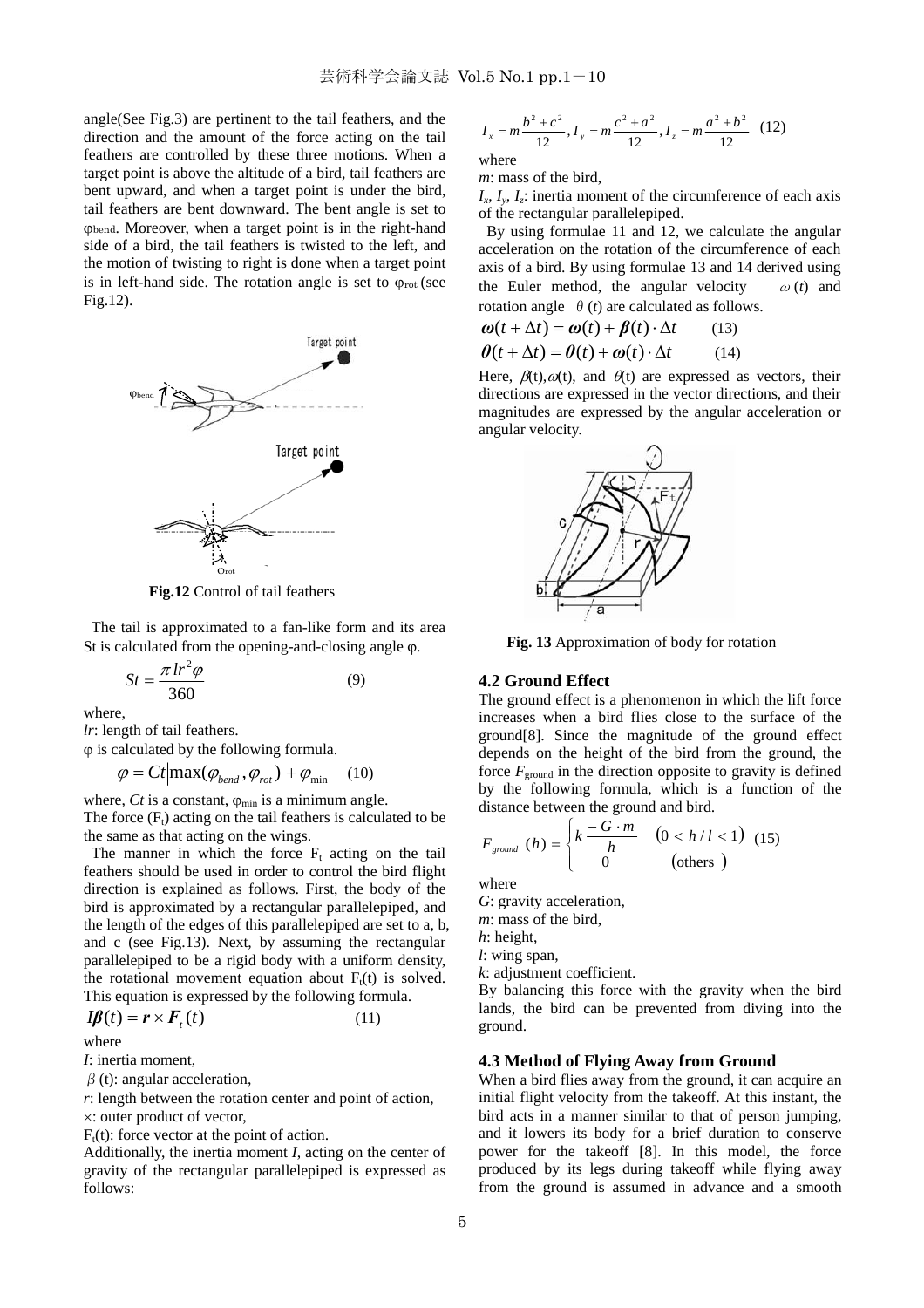simulation of the motion can thus be produced.

# **4.4 Method of Controlling Flight Path for Landing on Branch**

In order to land on a branch, the bird has to advance perpendicularly toward the direction in which the branch is extended, as viewed from over the flight path of the bird. For this reason, a temporary target point is set at position P shown in Fig.14, and the bird flight is controlled so that the bird can advance perpendicularly toward a branch in this model. Here, P is defined as the center of the Bézier curve that has target points Q1, Q2, and Q3. Q1 and Q2 are the position of the bird and branch, respectively, and Q3 is the intersection of the line extended from Q1 in the direction of advance of the bird and the line extended from Q2 perpendicular to the branch.



**Fig. 14** Controlling flight path for landing on a branch

#### **5. Simulation Results**

The computer for simulations is DELL Inspiron1150 (CPU Celeron 2.4GHz, RAM 256MB, VRAM 64MB). The sampling interval of the Euler method is 0.0003 second, and rendering was performed at rate of one time in 100 times of calculations. The frame rate is about 40 fps.

 The parameters used in simulations are shown in Table 1. Fig.15 expressed an actual bird of circular flight, captured from the video of birds [10]. Fig.16 is an example of the simulation which performed circular flight same as the bird flight of Fig.15. It turns out to be that the tail feathers of the bird in our simulation are acting like that of the actual bird. The movie file of simulation is Fig16.mpg.

A simulation of the ground effect is shown in Fig.17. A bird may be hidden under the ground when there is no ground effect; however, when the ground effect is taken into consideration, the bird does not dive into the ground.

Fig.18 shows a simulation of the flight path control for landing on a branch. In the case of no flight path control, a bird flies toward a branch directly, while it advances perpendicular to a branch when using the method of flight path control.

 A simulation of flying away from the ground is shown in Fig.19 and Fig.20. Fig.19 shows the bird flight when there is no force produced by the takeoff, and Fig.20 is the case that considers the force produced by the takeoff. When considering the force produced by takeoff, a bird acquires initial velocity and its ascent is quicker. In this simulation, it is assumed that the takeoff force produced by legs is  $2.1x10<sup>6</sup>$ dyn and its time acting on the legs will take 0.1 second. The movie file is Fig19-20.mpg.

Shown in Fig.21, it is an example of moving target points while simulating. It turns out that a flight course can be dynamically changed by moving target points while performing a flight. The result shows that when our technique is implemented in a driving simulator, etc, it is possible to make the bird perform action like avoiding moving cars. The movie file is Fig21.mpg.

#### **6. Conclusion**

This paper proposed an extension method of Cao's bird flight model by which a bird can fly in real time. In this method, the motions produced by tail feathers were taken into consideration in the rotational movement. Furthermore, methods were proposed to consider takeoff while the bird flies away, the ground effect, dynamic target points change flight and the process of landing on a branch. The effect of these methods was demonstrated by simulations. The inclusion of hovering flight and foldable wings will be the subject of future research.

#### **References**

- [1] C. W. Reynolds: Flocks, herds and schools, A distributed behavioral model , SIGGRAPH '87, pp.25–34 (1987).
- [2] B. Ramakrishnananda, K. C. Wong: Animating bird flight using aerodynamics, The Visual Computer, No. 10,pp. 494–508 (1999).
- [3] J. Wu, Z. Popovic: Realistic modeling of bird flight animations, SIGGRAPH 2003, pp. 888-895 (2003).
- [4] The pictorial book of birds (in Japanese), Syougakukan (1988).
- [5] M. Handa: Techno Life selected book Flight (structure and fluid dynamics) (in Japanese), Ohmsha  $(1994)$ .
- [6] C. Cao, T. Fujimoto, K. Muraoka, and N. Chiba: Visual simulation of bird flight (in Japanese), NICOGRAPH /MULTIMEDIA, No. 17, pp. 93–98 (2001).
- [7] Y. Anzai, K. Muraoka, N. Chiba and N. Saito: A flight model for butterflies taking into account the force caused by flapping the wings (in Japanese), Transaction of the Information Processing Society of Japan, Vol. 41, pp. 658–667 (1999).
- [8] A. Azuma: Creature, its wonderful motion (in Japanese), Kyoritu Publishing (1986).
- [9] C. Zhu, K. Muraoka, T. Kawabata, C. Cao, T. Fujimoto, N. Chiba: Real-time Animation of Bird Flight Based on Aerodynamics, Proceedings of NICOGRAPH International 2005, PP. 117-122, 2005.
- [10]D. Attenborough: The Life of Birds, Vol.4, BBC Worldwide Ltd, 1998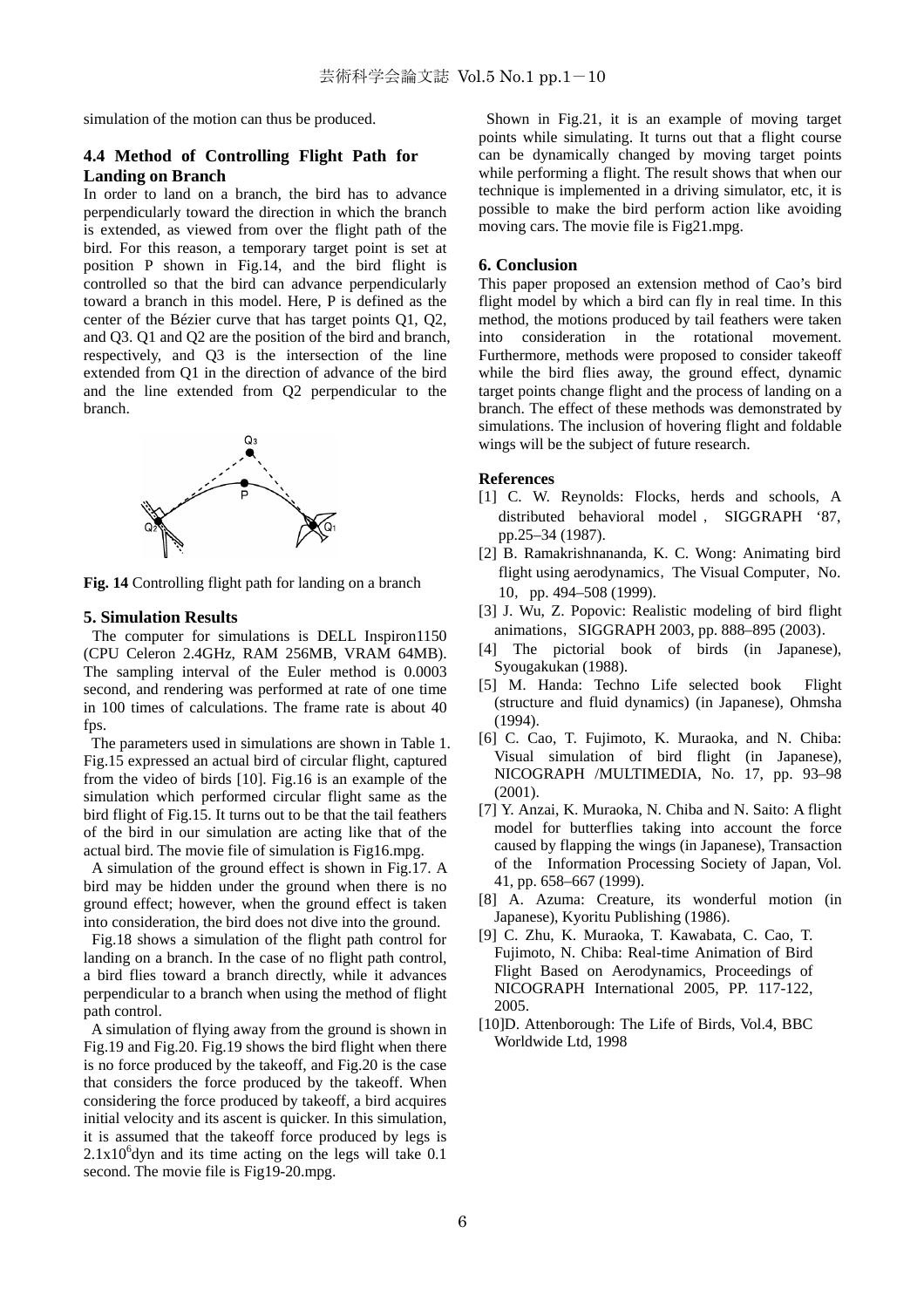# 芸術科学会論文誌 Vol.5 No.1 pp.1-10



Fig. 15 Circular flight by real bird [10] **Fig.16** Circular flight by using tail feathers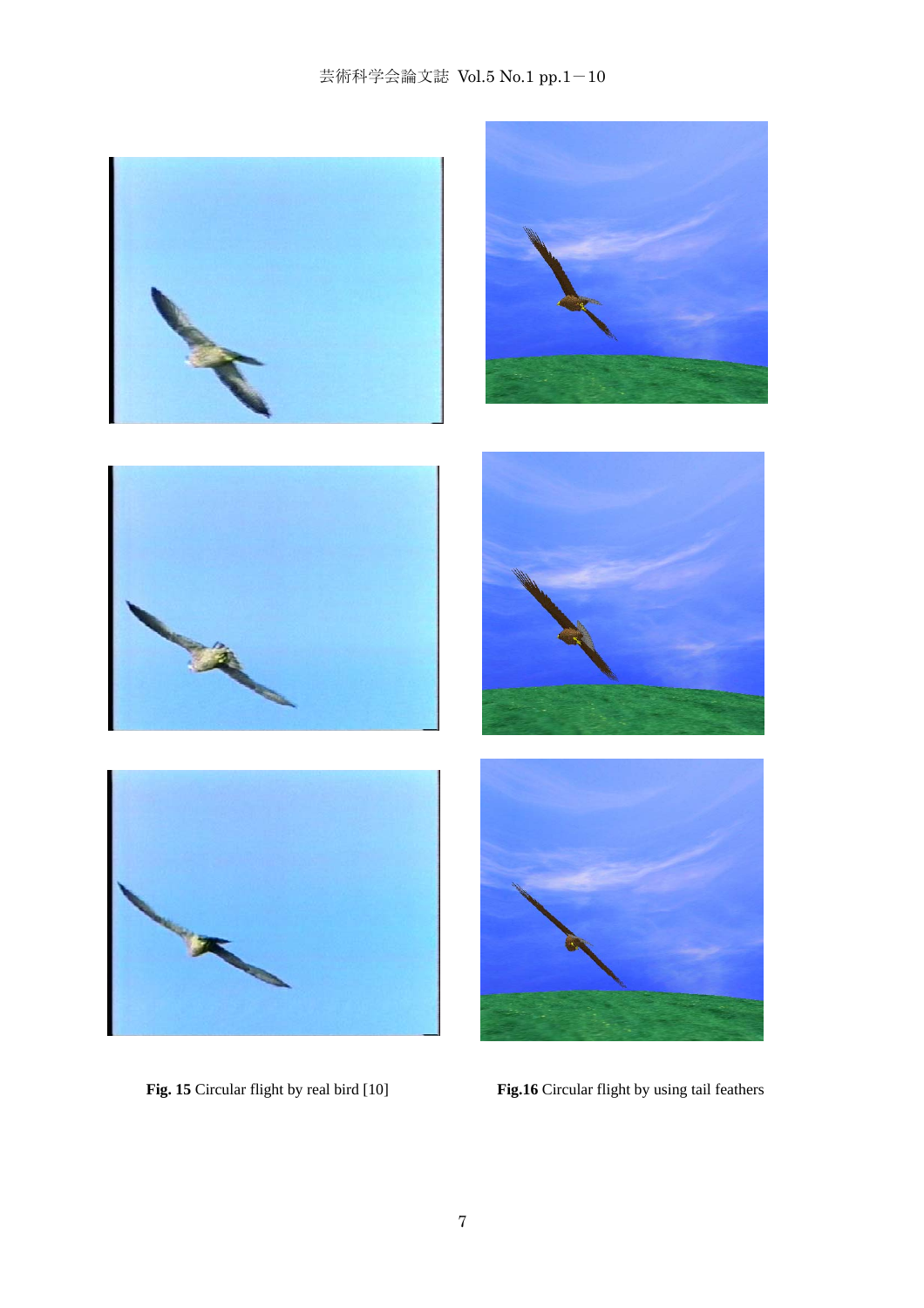

(a) No ground effect



(b) Ground effect

**Fig. 17** Simulation of ground effect



(a) Conventional method



(b) Method with flight path control

**Fig. 18** Control to stop at a branch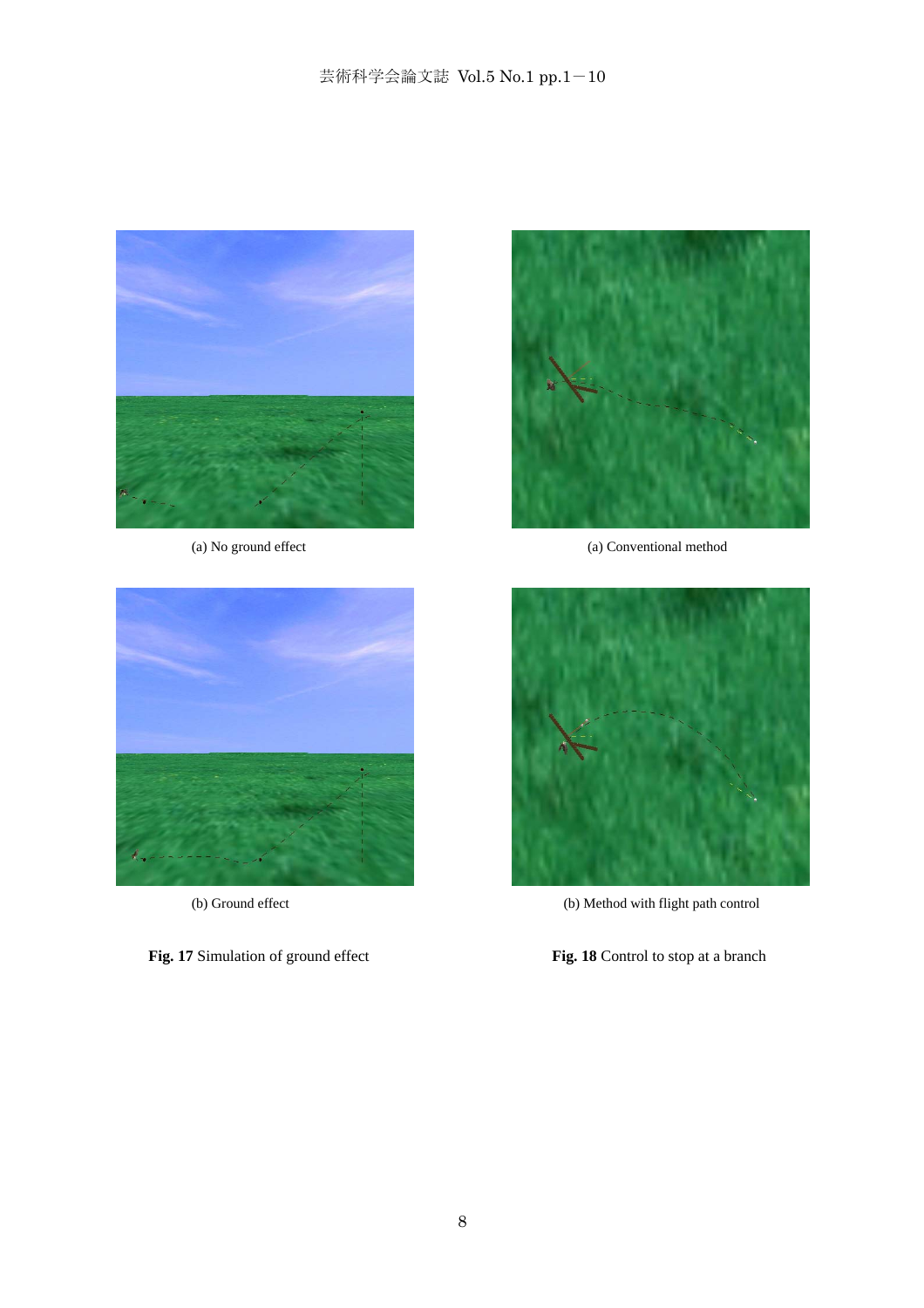# 芸術科学会論文誌 Vol.5 No.1 pp.1-10



(a) 0.0 second



(b) 0.15 second



(c) 0.3 second



(d) 0.7 second

**Fig. 19** Flying away with no force of takeoff



(a) 0.0 second



(b) 0.15 second



(c) 0.3 second



(d) 0.7 second

**Fig. 20** Flying away with force of takeoff